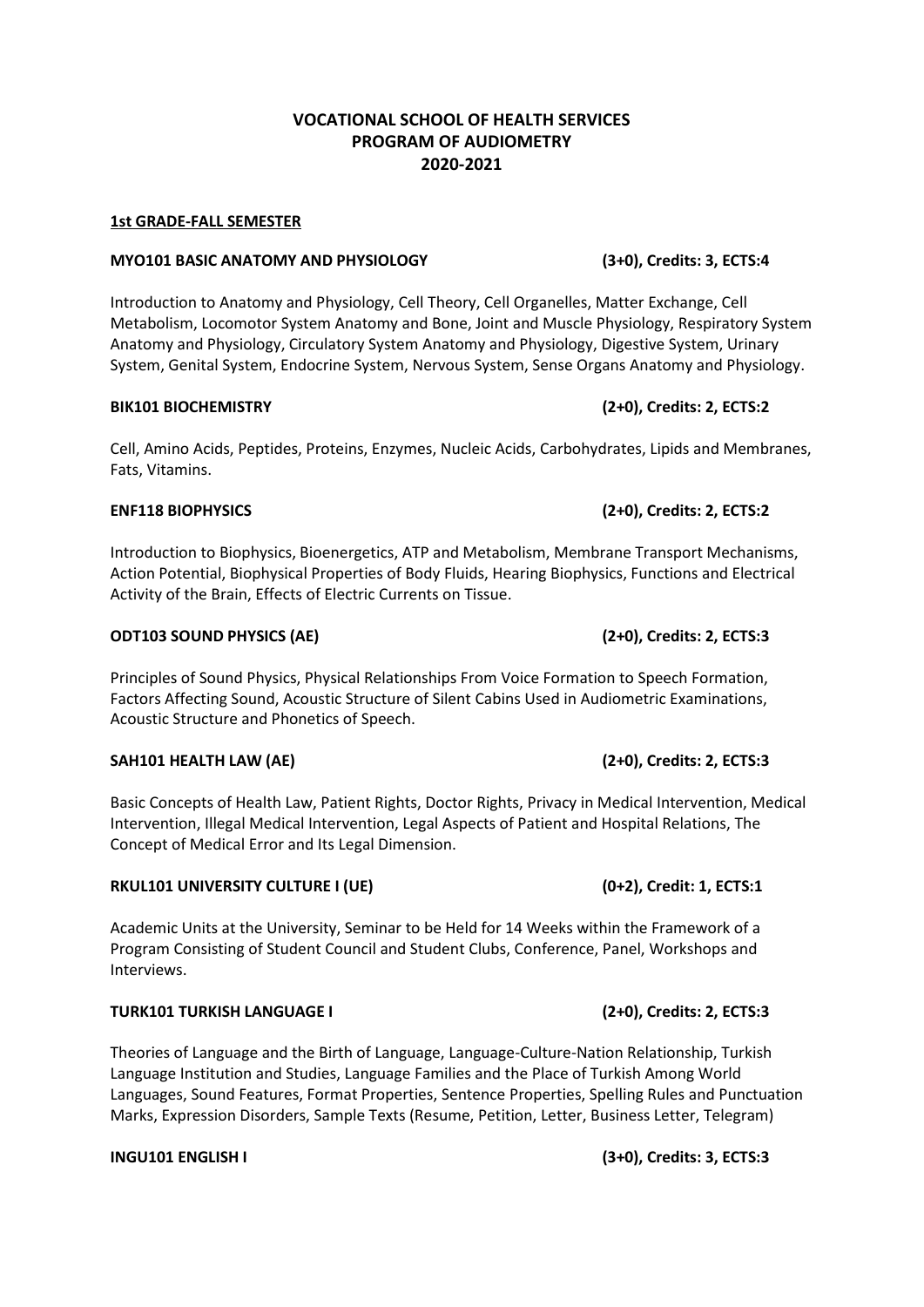Pronouns, Adverbs, Countable and Uncountable Nouns, Tense Structures, Adjectives, Auxiliary Verbs, Conjunctions, Comparative Structures.

# **ATA101 PRINCIPLES OF ATATURK AND HISTORY OF REVOLUTION I (2+0), Credits: 2, ECTS:3**

Basic Concepts, Ottoman State and Its Periods, Industrial Revolution and the French Revolution, Tanzimat and Reform Edict, the First and the Second Constitutional Era, World War I and Agreements, Turkish War of Independence, Turkish Innovation Movements.

# **RPSI209 POSITIVE PSYCHOLOGY AND COMMUNICATION SKILLS (UE) (2+0), Credits: 2, ECTS:3**

Definition of Positive Psychology and Basic Concepts, Theoretical Foundations and Applications of Positive Psychology, Examining the Brain-Behavior Systems of Emotional Experience and Behavior, Knowing Yourself and Others, Psychosocial Life and Problem Solving Skills, Motivation and Planning, Anger, Aggression, Violence, Relationship Management, Healthy Decision Making, Persistency and Agreeableness.

General First Aid Information, Human Body, Patient/Injured and Incident Scene Evaluation, Basic Life Support, Respiratory Tract Obstructions, Hemorrhages and Shock, Injuries, Burns, Freezing, Heatstroke, Consciousness Disorders (Loss of Consciousness, Convulsion, Low Blood Sugar, Chest Pain), Poisoning, Animal Bites, Foreign Object Evasion of Eye-Ear-Nose, Asphyxiation, Fractures, Dislocations, Sprains, Carrying Techniques.

## **1st GRADE-SPRİNG SEMESTER**

## **ODT110 HEARING AND ITS MEASUREMENT I (2+2), Credits: 3, ECTS:5**

Peripheral Hearing System Anatomy and Physiology, Outer Ear Structures and Physiology, Middle Ear Structures and Physiology, Inner Ear Structures and Physiology, Pure Tone Audiometry, Speech Audiometry, Introduction to Clinical Masking.

## **ODT102 HEARING LOSSES (AE) (2+0), Credits: 2, ECTS:4**

Hearing Loss, Types of Hearing Loss, Pathologies Causing Hearing Loss (Outer Ear Diseases, Middle Ear Diseases, Inner Ear Diseases, Cochlear/Retrocochlear Pathologies), Functional Hearing Loss.

## **ODT112 BASIC MEDICAL AND BIOLOGICAL SCIENCES (3+0), Credits: 3, ECTS:4**

Definition of Histology, Introducing Histological and Microscopic Methods, Cell and Structural Features of the Cell, Compatibility of the Cell with Macroscopic Structure, Cell Membrane and Cytoplasm, Cell Nucleus-Nucleolus and Organelles of the Cell, Cell Skeleton and Division, General Properties of Tissues and Tissue Types, Epithelial Tissue-General Features and Functions, Cover Epithelium and Secretory Epithelium, Blood-Making Tissues and Production of Blood Cells, Cartilage Tissue, Structure of Cartilage Tissue and Its Arrangement, The Role of Cartilage Tissue in Bone Development and Cartilage Types, Function and Histophysiology of Cartilage in Organism, Structure and Properties of Bone Tissue, Bone Tissue Cells, Bone Formation, Bone Repair, Histophysiology and Functions of Joints, Muscle Tissue, Structure and Properties of Muscle Tissue, Muscle Types and Morphological Differences in Organism, Skeletal Muscle, Cardiac Muscle, Smooth Muscle, Contraction Mechanism of Muscles, Nerve Tissue, Functions of Nerve Tissue, Structural Elements of

# **ILK101 FIRST AID (AE) (2+0), Credits: 2, ECTS:3**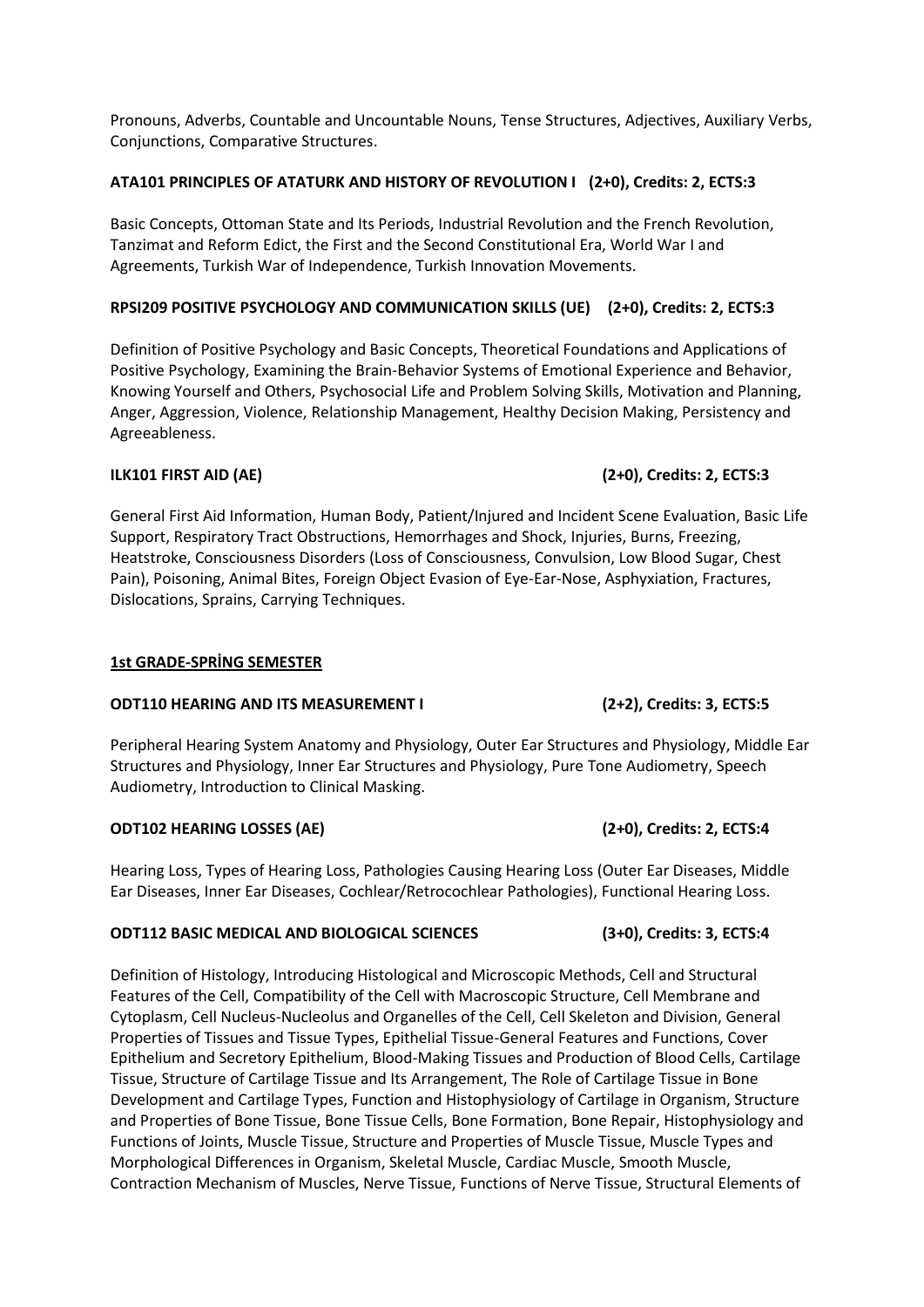Nerve Tissue, Central and Peripheral Nervous System, Distribution of Structural Elements in the Central and Peripheral Nervous System, Nerve Endings.

## **RKUL102 UNIVERSITY CULTURE II (UE) (0+2), Credit: 1, ECTS:1**

Academic Units at the University, Seminar to be Held for 14 Weeks within the Framework of a Program Consisting of Student Council and Student Clubs, Conference, Panel, Workshops and Interviews.

## **TURK102 TURKISH LANGUAGE II (2+0), Credits: 2, ECTS:3**

Language Awareness and Using the Language Correctly, Reading Habit, Correct Use of Basic Writing and Punctuation Rules, Wider Vocabulary, Types of Writing.

# **INGU102 ENGLISH II (3+0), Credits: 3, ECTS:3**

Tenses, Pronouns, Reading and Vocabulary Exercises, Place and Time Prepositions, Possessive Suffixes, Adverbs, Suggestion and Request Clauses, Gerundials.

# **ATA102 PRINCIPLES OF ATATURK AND HISTORY OF REVOLUTION II (2+0), Credits: 2, ECTS:3**

Events During the Emergence and Developement of Modern Turkey, Ideas and Principles, Atatürk's Principles and Reforms, Turkish Foreign Policy in the Atatürk Period, Domestic Politics in Turkey.

# **ODT108 ENTRANCE OF MEDICAL BIOLOGY AND GENETICS (2+0), Credits: 2, ECTS:3**

The Role and Importance of Genetics and Molecular Biology in Medicine, Structure of Genetic Material-Proliferation and Protein Synthesis, Mutations in DNA, Repair Mechanisms of Mutations, Cytogenetics Used in Medical Genetics, Molecular Cytogenetics and Molecular Diagnostic Methods, Molecular Technologies, Commonly Encountered Single Gene Diseases, Inheritance Theory and Mendel's Genetics, Autosomal and Gonosomal Inheritance Patterns and Examples of Diseases Suitable for These Patterns, Cell Cycle-Proliferation and Control, Mitosis and Meiosis Division, Gender and Development, Basic Molecular Mechanisms of Cancer Development, Prenatal and Postnatal Diagnostic Methods, to Gain Knowledge and Skills to Explain the Ethical Dimension of Genetic Applications.

## **ODT109 PROFESSIONAL TECHNOLOGIES (AE) (1+2), Credits: 2, ECTS:4**

Basic Concepts, Audiometer and Transducer Types and Their Calibrations, Audiometric Zero and SLM (Sound Level Meter) Types, Electrophysiological Measurament Devices, Biological Calibration, Physical and Acoustic Properties of Silent Cabins with Hearing Measurement, Diaposon Tests, Loudness Measurements.

## **2nd GRADE-FALL SEMESTER**

## **ODT213 VESTIBULAR SYSTEM AND EVALUATION METHODS (2+0), Credits: 2, ECTS:4**

Periferical and Central Vestibular System Anatomy and Physiology, Vestibular Reflexes, Vestibular Nuclei, Ocular Muscles ve Vestibuloocular Reflex (VOR) Association, Nystagmus and Its Types, Vestibular Anamnesis, Videonystagmography (VNG).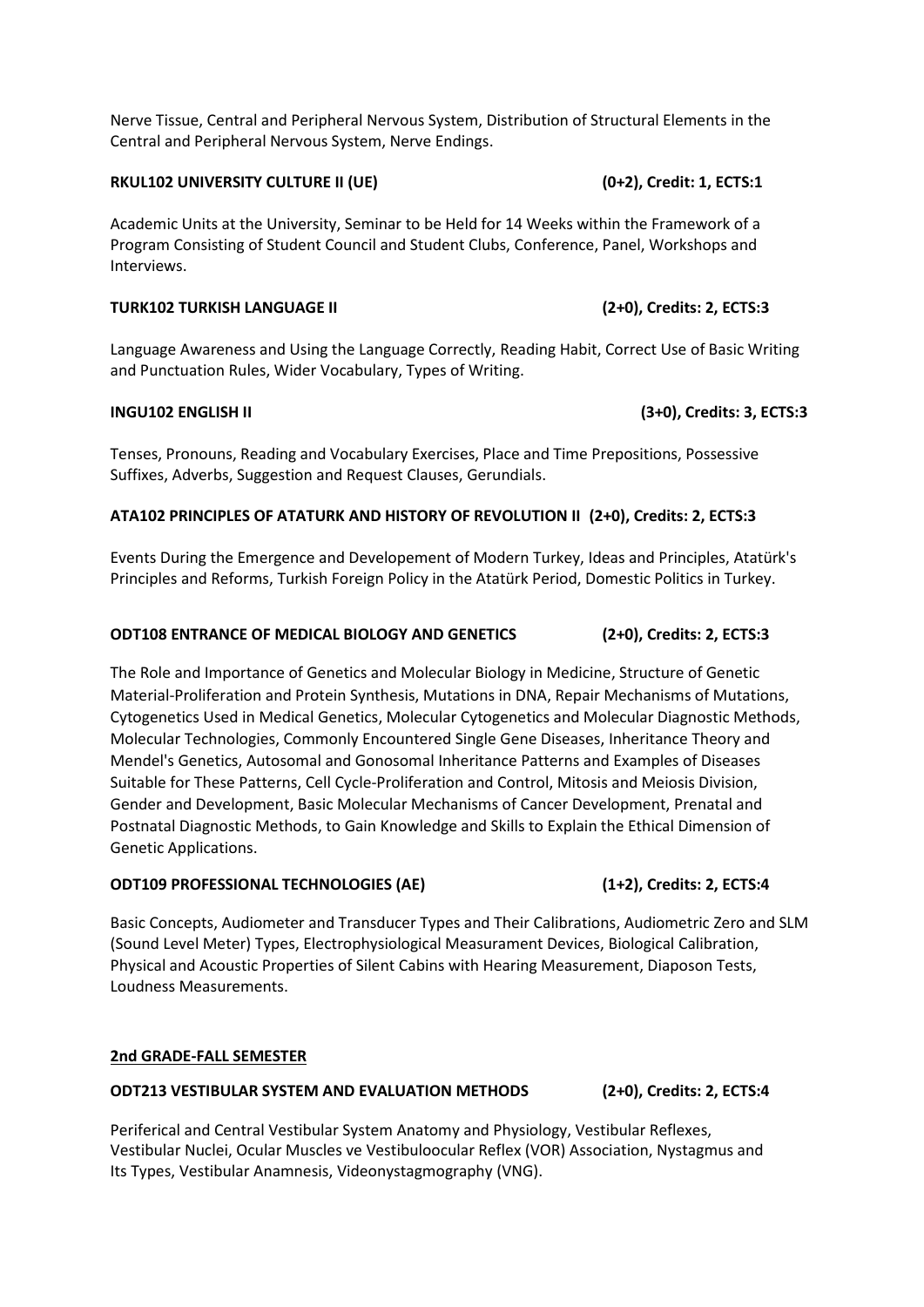### **ODT233 HEARING AND ITS MEASUREMENTS II (2+2), Credits: 3, ECTS:5**

Taking an Anamnesis in Pediatric and Adult Patients, Pure Tone and Speech Audiometry, Diaposon Tests, Clinical Masking, Clinical Masking in Air Path Measurement, Clinical Masking in Bone Path Measurement, Clinical Masking in Speech Audiometry, Evaluation of Hearing in Pediatric Group, Patient Samples and Hard Cases.

### **ODT215 CLINICAL AUDIOMETRY I (0+8), Credits: 4, ECTS:8**

Pure Tone and Speech Audiometry Applications, Correct Audiogram Writing, Clinical Masking Applications, Right Approches to Hard Cases, Writing an Audiogram Result, The Right Solution Approaches for Patients, Application of Immitansmetrical and Electrophysiological Test Methods in Relation to Audiogram, Field Applications.

## **ODT217 HEARING AID AND APPLICATION PRINCIPLES (2+2), Credits: 3, ECTS:5**

History of the Hearing Aids, SUT and Hearing Aid Endications , Hearing Aid Types, Choosing Appropriate Aids for Hearing Loss, Ear Mold Taking Methods, Ear Mold and Acoustical Modifications, Assistive Listening Devices, CROS and BICROS Devices, Loudness Disturbance Level and Measurement, Digital Signal Processing, Tinnitus Mapping and Masking Rehabilitation with Hearing Aid.

### **ADS211 SIGN LANGUAGE I (AE) (0+2), Credit: 1, ECTS:3**

Description of Turkish Sign Language, Hand and Finger Shapes, Single and Double Hand Use, Signification of Signs, Hand-Body Harmony, Face Expression-Message Harmony, Sign Language and Lip Movements, Greetings, Communication with Hearing Impaired Individuals, Expressing Emotions and Thoughts, Asking Questions.

## **ODY221 ELECTROPHYSIOLOGICAL TEST METHODS (2+2), Credits: 3, ECTS:5**

Immitansmetrical Measurements, OAE, Early-Middle and Late Latancy Responses, ASSR.

## **2nd GRADE-SPRING SEMESTER**

## **HLK101 PUBLIC HEALTH (AE) (2+0), Credits: 2, ECTS:3**

Basic Concepts in Public Health, Basic Health Services, Health Organization in Turkey, Transformation Project in Health, Maternal-Child Health, Family Planning, Work and Worker Health, Health of Elderly Population, Social and Infectious Diseases, Prevention and Control of Infectious Diseases, Health Education, Developing Health and Healthy Life, Community Mental Health, Adequate and Balanced Nutrition, Environmental Health.

## **ODT202 CLINICAL AUDIOMETRY II (0+8), Creditss: 4, ECTS: 8**

Pure Tone and Speech Audiometry Applications and Encountered Difficulties, Audiogram Reading and Correct Audiogram Writing, Clinical Masking Applications, Encountered Difficulties in Masking, Solution Approaches and Application in Rarely Encountered Pathologies, Right Approches to Hard Cases, Correct Audiogram Writing, Communication with Patient, The Applications for Right Solution Approaches, Coordinated Use of Audiological Test Batteries, Understanding the Relationship of Results Obtained from Diagnostic Tests, Collaborations and Expectations with ENT Doctors and Audiologists, Field Applications.